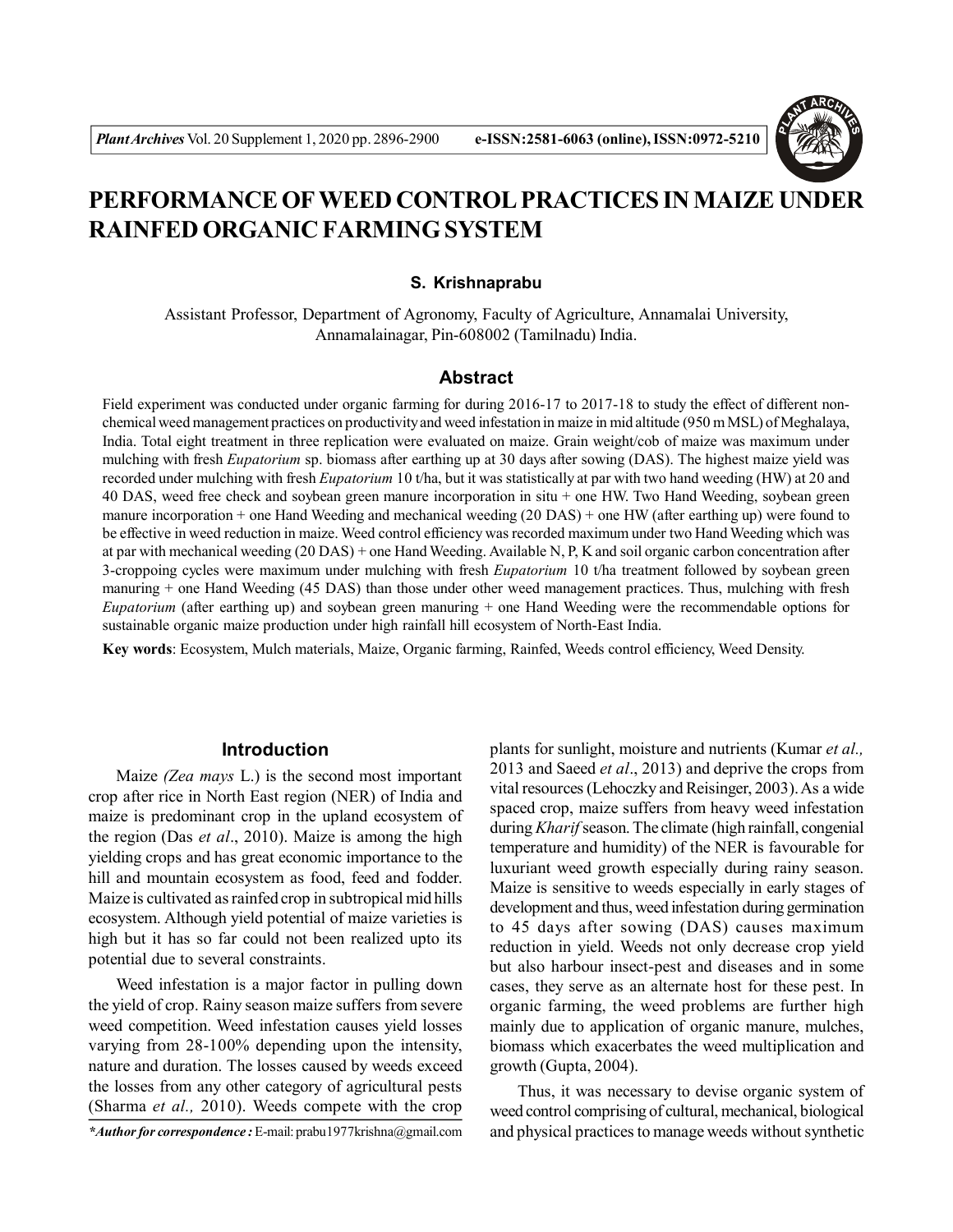herbicides and chemicals which promote weed suppression, rather than weed elimination. Hand Weeding (HW) is the most popular method of removing weeds in NER of India. However, HW is tedious, time consuming and labour demanding. Mulching is an effective method of weed control without using chemicals. The use of biomass from facultative weed such as *Eupatorium* as mulch has been reported a good source of organic matter and weed suppressor for several upland crops in Himachal Pradesh (Acharya *et al.,* 1998). Application of *Eupatorium* mulch along with HW gave significantly higher yield of upland rice compared to control in Nepal (Gaire *et al.,* 2013). A promising way to use allelopathy in weed control is using extracts of alleloopathic plants as natural herbicides (Ankita and Mittal, 2012 and Pandya *et al.*, 2005). Keeping in view the importance of weed management in organic crop production, the present investigation was carried out to study the effect of various non-chemical weed management practices on weed population, dry weight, yield of maize and soil at experimental farm Annamalai University, Annamalai Nagar.

# **Materials and Methods**

Field experiments were carried at experimental farm Annamalai University, Annamalai Nagar during 2016-17 to 2017-18. The soil of the experimental site was sandy clay loam in texture, acidic in reaction (pH 4.9) with 1.80% soil organic carbon (SOC). The soil was low in available N (180.0 kg N/ha) and P (9.5 kg P/ha) and medium in available K (175.1 kg K/ha).

Field experiment was laid out in randomized block design with eight treatment in three replications. Treatments were, mechanical weeding at 20 DAS + one Hand Weeding at 45 DAS, mulching with fresh biomass of *Eupatorium adhenophorum* 10 t/ha after earthing up at 30 DAS, aqueous leaf extract (10%) spray of *Lantana* and pine *(Pinus kesiya)*, two Hand Weeding - 1<sup>st</sup> before earthing up (20 DAS) and 2nd after earthing up (45 DAS), aqueous leaf extract spray of *Lantana* and pine + one Hand Weeding after earthing-up (35 DAS), soybean green manure incorporation in situ during earthing up  $+$  one Hand Weeding (45 DAS), weed free check (HW at 10, 25, 40, 55 and 70 DAS) and weedy check.

Mechanical weeding was performed with the help of wheel hoe and leaf extract was sprayed directly in the inter row spaces of maize. One row of soybean was grown simultaneously in between two rows of maize as green manure crop and incorporated into the soil at 30 days after germination during earthing up. FYM was applied on N equivalent basis and P requirement was compensated through rock phosphate. Neem cake was applied 150 kg/ha as general dose in all the treatments to control soil borne pathogens. A uniform dose of organic manure to supply recommended dose of N and P in maize (60:26.2 kg/ha) was used. Data on weeds (density, dry weight) were recorded at 30 and 60 DAS from two randomly selected quadrants ( $0.5 \times 0.5$  m) from each treatment during maize growing period. Weeds were uprooted gently, roots washed and their counts were recorded. Weeds were oven dried at 70°C for 48 hours after sun drying for recording dry weight. Weed control efficiency (WCE) was calculated by using following formulae given by Mani *et al*., (1973). Yield attributes and yield of maize were recorded from each treatment at harvesting stage.

The initial and post-harvest soil samples (after 3 years) were collected (500 g composite sample, one sample from each plot) from 0-15 cm depth for analyzing the available N, P, K status, SOC and soil microbial biomass carbon (SMBC). The soil samples were air dried, processed and passed through 2 mm sieve and used for analyzing soil fertility parameters such as available N by the alkaline permanganate method (Subbiah and Asija, 1956), available P by  $\text{NaHCO}_3$  extraction method (Olsen and Sommers, 1982) and available K by neutral normal NH<sub>4</sub>OAC extraction method (Knudsen *et al.*, 1982). SMBC was estimated by soil fumigation technique (Anderson and Ingram, 1993). Bulk density (nb) was determined by the core method (Blake and Hartge, 1986) using cores of 5.8 cm height and 5.4 cm diameter at 0-15 cm depth and oven dried at  $105^{\circ}$ C (one sample per plot).

Experimental data pertaining to each parameter were subjected to statistical analysis by using technique of analysis of variance and their significance was tested by "F" test (Gomez and Gomez, 1984). Standard error of means (SEm+) and least significant difference (LSD) at 5% probability (P=0.05) were worked out for each parameter studied to evaluate differences between treatment means.

# **Results and Discussion**

## **Effect on weeds**

The predominant weed species observed in the experimental field during rainy season were *Ageratum conizoides, Alternanthera phyloxiroides, Bidens pilosa, Borrevia hispida, Galinsoga parviflora* and *Spilanthus acemella* among broad-leaved weeds, *Cynodon dactylon, Digitaria marginata, Digitaria sanguinalis, Panicum repens* and *Eleusine indica* among grasses and *Cyperus rotundus* and *Fimbristylis miliacea* among sedges*.* Number of broad-leaved weeds were found maximum followed by grasses and sedges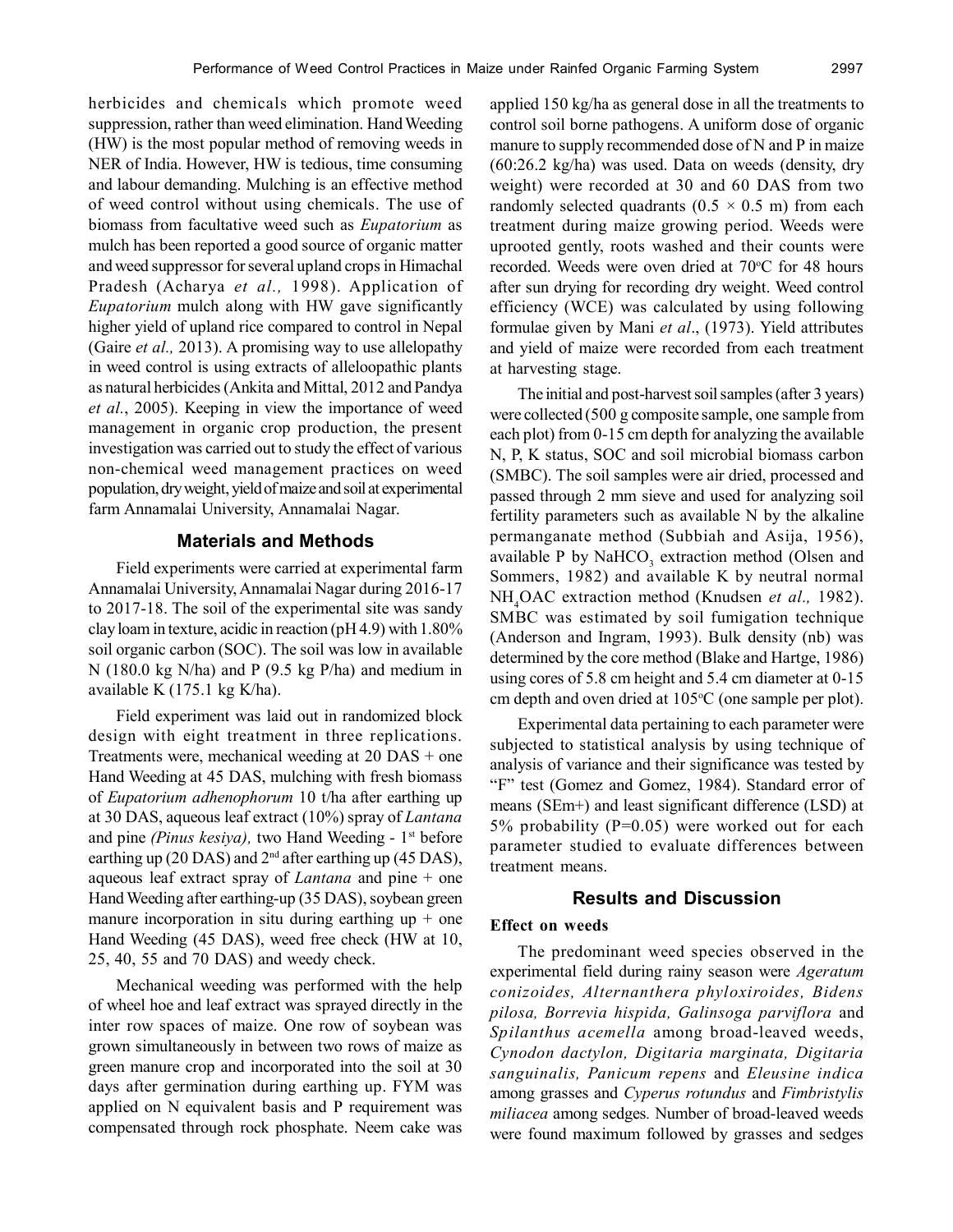| <b>Treatments</b>                                                                              | <b>Population density</b><br>(no/m <sup>2</sup> ) |                | Dry weight<br>(g/m <sup>2</sup> ) |               | <b>Weed control</b><br>efficiency $(\% )$ |        |
|------------------------------------------------------------------------------------------------|---------------------------------------------------|----------------|-----------------------------------|---------------|-------------------------------------------|--------|
|                                                                                                | <b>30 DAS</b>                                     | <b>60 DAS</b>  | <b>30 DAS</b>                     | <b>60 DAS</b> | <b>30 DAS</b>                             | 60 DAS |
| Mechanical weeding at $20$ DAS + one HW at 45 DAS                                              | 158                                               | 75             | 9.41                              | 4.2           | 86.1                                      | 94.8   |
| Mulching with fresh <i>Eupatorium</i> 10 t/ha after earthling<br>up at 30 DAS                  | 225                                               | 90             | 12.9                              | 17.5          | 74.6                                      | 78.6   |
| Aqueous leaf extract (10%) spray of <i>Lantana</i> and pine                                    | 359                                               | 235            | 26.0                              | 44.6          | 48.6                                      | 34.2   |
| Two HW -1 <sup>st</sup> before earthing up (20 DAS) and $2nd$ after<br>earthing up (45 DAS)    | 145                                               | 88             | 7.2                               | 4.2           | 85.9                                      | 94.9   |
| Aqueous leaf extract spray of <i>Lantana</i> and pine $+$ one<br>HW after earthing up (35 DAS) | 185                                               | 91             | 11.7                              | 6.7           | 76.9                                      | 91.7   |
| Soybean green manure incorporation in situ + one<br>$HW(45$ DAS)                               | 156                                               | 84             | 10.5                              | 4.9           | 79.2                                      | 94.0   |
| Weed free check (HW at 10, 25, 40, 55 and 70 DAS)                                              | 4                                                 | $\overline{2}$ | 0.8                               | 0.2           | 98.4                                      | 99.8   |
| Weedy check                                                                                    | 493                                               | 392            | 50.7                              | 81.6          |                                           |        |

Table 1: Population density, dry weight and weed control efficiency as influenced by various organic weed management practices.

HW: Hand weeding; DAS: Days after sowing.

irrespective of weed management practices. All the weed management practices were effective in suppressing total weed density and dry matter as compared to weedy check. Minimum weed population and dry weight at 30 and 60 DAS were recorded under weed free check (Table 1). Two Hand Weeding, soybean green manure incorporation + one Hand Weeding and mechanical weeding (20 DAS) + one Hand Weeding (after earthing up) was also found effective in reducing weed population to the extent of 72, 67 and 68% in 30 DAS and 77, 78 and 80% in 60 DAS as compared to weedy check, respectively. This result was in line with the findings of Syawal, (1998) who reported that Hand Weeding effectively controlled weeds.

In general, weed dry weight was found higher at 30 DAS compared to 60 DAS in all the treatments except weedy check and aqueous leaf extract spray of *Lantana* and pine which may be due to suppression of weed growth by maize canopy at later growth stages (Table 1). Lower

weed biomass during 60 DAS than 30 DAS indicated that increasing plant canopy covered the open niches which otherwise might have been utilized by weeds (Gul *et al*., 2009). Pooled weed control efficiency (WCE) of different treatments ranged from 71.33-91.97 and 31.59-72.90% in 30 and 60 DAS, respectively. Among all he treatments, two Hand Weeding at 20 and 45 DAS and mechanical weeding at 20 DAS and one Hand Weeding at 45 DAS was recorded maximum WCE compared to other treatments. The finding confirms the results of Gul *et al.,* (2009).

## **Yield attributes and yield**

Although the cob length in maize did not vary significantly across the treatments, highest cob length was recorded under mulching with fresh *Eupatorium* 10 t/ha and soybean green manuring + one Hand Weeding as compare to rest of treatment except weed-free check (Table 2). It might be due to addition of nutrients and

**Table 2:** Yield attribute and yield of maize as affected by organic weed management practices (pooled mean of 3 years).

|                                                                                                        | <b>Maize</b> |              |            |
|--------------------------------------------------------------------------------------------------------|--------------|--------------|------------|
|                                                                                                        | Cob          | No. of       | Grain      |
| <b>Treatments</b>                                                                                      | length       | <b>Seeds</b> | weight     |
|                                                                                                        | (cm)         | /cob         | $\cosh(g)$ |
| Mechanical weeding at $20$ DAS + one HW at 45 DAS                                                      | 14.5         | 262          | 127        |
| Mulching with fresh <i>Eupatorium</i> 10 t/ha after earthling up at 30 DAS                             | 15.1         | 281          | 137        |
| Aqueous leaf extract (10%) spray of <i>Lantana</i> and pine                                            | 14.3         | 263          | 126        |
| Two HW -1 <sup>st</sup> before earthing up (20 DAS) and $2nd$ after earthing up (45 DAS)               | 14.5         | 281          | 119        |
| Aqueous leaf extract spray of <i>Lantana</i> and pine + one $\overline{HW}$ after earthing up (35 DAS) | 14.5         | 268          | 105        |
| Soybean green manure incorporation in situ + one HW $(45$ DAS)                                         | 15.1         | 280          | 126        |
| Weed free check (HW at 10, 25, 40, 55 and 70 DAS)                                                      | 15.4         | 285          | 129        |
| Weedy check                                                                                            | 14.1         | 244          | 81         |
| $LSD(P=0.05)$                                                                                          | NS           | 5.2          | 4.4        |

HW: Hand weeding; DAS: Days after sowing.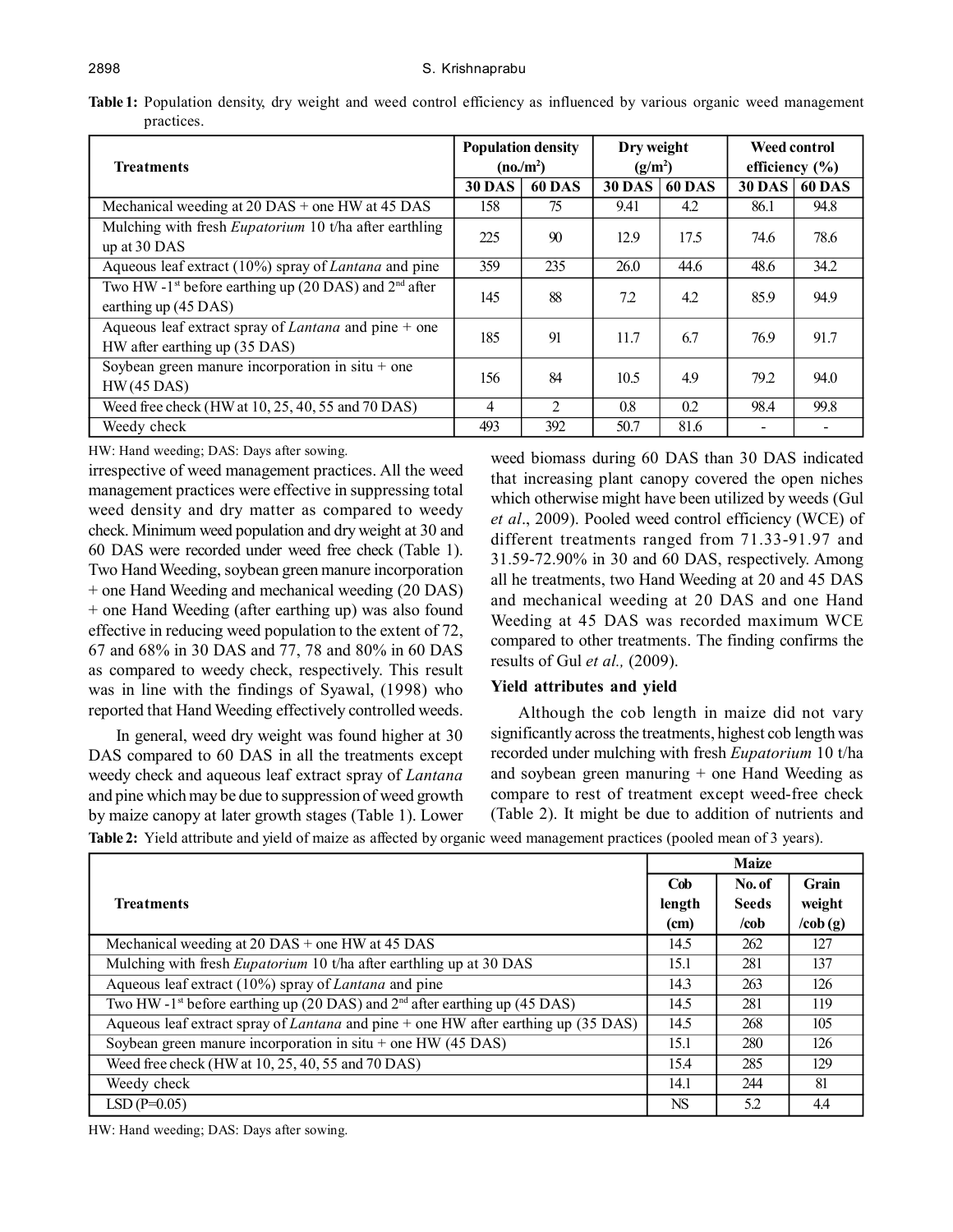|                                                                     | <b>Bulkdensity</b> | <b>SOC</b>                | Available | Available | <b>Available</b> | <b>SMBC</b> |
|---------------------------------------------------------------------|--------------------|---------------------------|-----------|-----------|------------------|-------------|
| <b>Treatments</b>                                                   | (g/                | $\left( \text{g} \right)$ | N         | P         | K                | (hg/g)      |
|                                                                     | $\text{cm}^3$ )    | kg)                       | (kg/ha)   | (kg/ha)   | (kg/ha)          | dry soil)   |
| Mechanical weeding at $20$ DAS + one HW at 45 DAS                   | 1.25               | 22.9                      | 256       | 24.1      | 275              | 232         |
| Mulching with fresh <i>Eupatorium</i> 10 t/ha after                 | 1.19               | 23.6                      | 278       | 30.8      | 280              | 272         |
| earthling up at 30 DAS                                              |                    |                           |           |           |                  |             |
| Aqueous leaf extract $(10\%)$ spray of <i>Lantana</i> and pine      | 1.27               | 22.5                      | 245       | 21.7      | 264              | 199         |
| Two HW -1 <sup>st</sup> before earthing up (20 DAS) and $2nd$ after | 1.24               | 23.0                      | 260       | 23.9      | 263              | 250         |
| earthing up (45 DAS)                                                |                    |                           |           |           |                  |             |
| Aqueous leaf extract spray of <i>Lantana</i> and pine $+$ one       | 1.23               | 22.8                      | 253       | 22.5      | 266              | 251         |
| HW after earthing up (35 DAS)                                       |                    |                           |           |           |                  |             |
| Soybean green manure incorporation in $situ + one$                  | 1.21               | 23.9                      | 280       | 29.0      | 274              | 258         |
| hand weeding (45 DAS)                                               |                    |                           |           |           |                  |             |
| Weed free Check (HW at 10, 25, 40, 55 and 70 DAS)                   | 1.28               | 23.0                      | 226       | 18.8      | 259              | 241         |
| Weedy check                                                         | 1.18               | 24.4                      | 270       | 20.3      | 277              | 271         |
| Initial value                                                       |                    | 19.6                      | 219       | 12.5      | 245              |             |
| $LSD(P=0.05)$                                                       | 0.03               | 1.7                       | 17        | 4.6       | 13               | 15          |

**Table 3:** Effect of soil properties as influenced by various weed management practices after three-cropping cycles.

HW: Hand weeding; DAS: Days after sowing; SOC - Soil organic carbon.

moisture conservation through application of *Eupatorium* as mulch. The number of seeds/cob were the highest under weed free check, however it was statistically at par with mulching with weed biomass. The grain weight/ cob was also highest under mulching with weed biomass. Three years average grain yield of maize was maximum (3.87 t/ ha) under fresh *Eupatorium* mulching followed by two Hand Weeding at 20 and 40 DAS (3.64 t/ha) and soybean green manure incorporation in situ+ one Hand Weeding (3.64 t/ha). Mulched biomass added large quantity of nutrients and the additional nutrients over that applied through manure might have contributed to the increased yield of maize (Sharma and Acharya, 2000 and Sharma *et al.,* 2010).

#### **Soil fertility**

At the end of three cropping cycles, mulching with fresh *Eupatorium* (after earthing up) 10 t/ha resulted in higher SOC (23.6 g/kg), available N (278.0 kg/ha), P  $(30.80 \text{ kg/ha})$  and K  $(280.1 \text{ kg/ha})$  in soil followed by soybean green manure incorporation in  $situ + one$  Hand Weeding than other treatments (Table 3). Percentage increase of SOC, available N, P and K were 20.4, 27.1, 76.0 and 14.3% respectively, under mulching with fresh *Eupatorium* (after earthing up) 10 t/ha relative to respective initial values (Table 3). Whereas, these enhancement in relation to two HW were 2.6, 6.8, 28.8 and 6.6%, respectively. Bulk density was recorded the lowest and soil SMBC was the highest under mulching with fresh *Eupatorium* (after earthing up) 10 t/ha treatments. Long term application of organic amendments were reported to improvement in SOC, available N, P and K in soil, thereby sustaining the soil health (Panwar

*et al*., 2010). The use of weed biomass (shrubs) such as *Eupatorium adhenophorum* as mulching material for soil and moisture conservation and fertility build up in crop production has been also reported by other researchers (Acharya *et al.,* 1998 and Gaire *et al.,* 2013), Jabro *et al.,* 2010; Rashidi and Keshvarzpour, 2007 and wasaya *et al.*, 2011.

It can be concluded that mulching with weed biomass such as fresh *Eupatorium* (after earthing up) and soybean green manuring in maize + one Hand Weeding are the recommendable options for organic maize production.

## **References**

- Acharya, C.L., O.C. Kapur and S.P. Dixit (1998). Moisture conservation for rainfed wheat production with alternative mulches and conservation tillage in hills of north-west India. *Soil and Tillage Research.,* **46:** 153-163.
- Anderson, J.M. and J.S.I. Ingram (1993). *Tropical Soil Biology and Fertility,* CAB, UK.
- Ankita, G. and M. Chabbi (2012). Effect of allelopathic leaf extract of some selected weed flora of Ajmer district on seed germination of *Triticum aestivum* L. *Science Research Reporter.,* **2(3):** 311-315.
- Blake, G.R. and K.H. Hartge (1986). Bulk density. 363-376. In: *Methods of Soil Analysis, Part I*, (Ed. A. Klute) ASA Monograph No. 9. Madison, WI.
- Gul, B., K.B. Marwat, G. Hassan, A. Khan, S. Hasim and I.A. Khan (2009). Impact of tillage, plant population and mulches on biological yield of maize. *Pakistan Journal of Botany.,* **41(5):** 2243-2249.
- Gupta, O.P. (2004). Modern weed management 2nd ed. Agro bios. Jodhpur. 18-23.